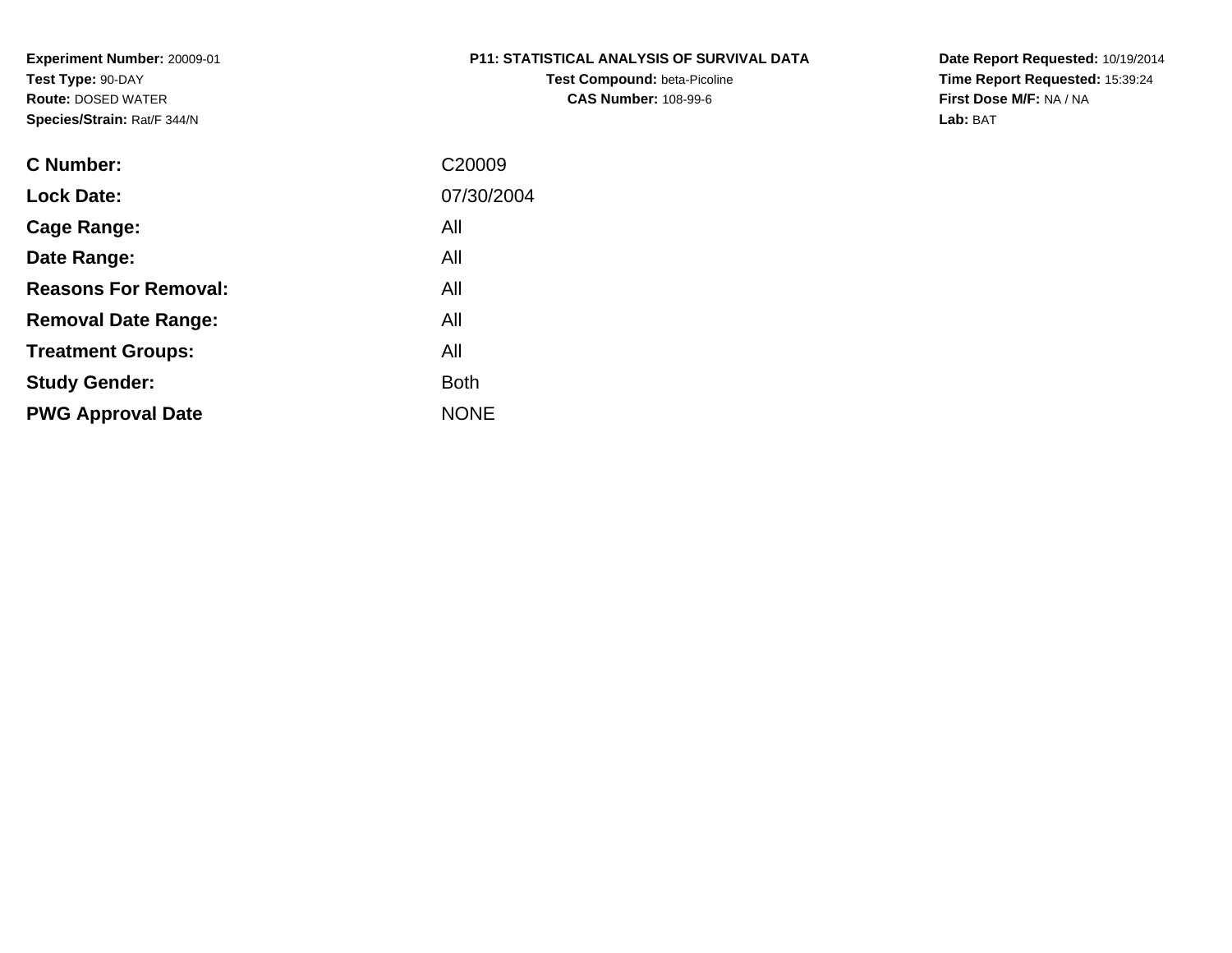**Test Compound:** beta-Picoline**CAS Number:** 108-99-6

**Date Report Requested:** 10/19/2014**Time Report Requested:** 15:39:24**First Dose M/F:** NA / NA**Lab:** BAT

#### **Male RAT FIRST TERMINAL SACRIFICE AT 93 DAYSINDIVIDUAL SURVIVAL TIMES (DAYS)**

|                                                                                                                                                                                                                                                                                            |                                                                                          | <b>TERMINAL 10</b>                                                                                                                        |
|--------------------------------------------------------------------------------------------------------------------------------------------------------------------------------------------------------------------------------------------------------------------------------------------|------------------------------------------------------------------------------------------|-------------------------------------------------------------------------------------------------------------------------------------------|
|                                                                                                                                                                                                                                                                                            |                                                                                          |                                                                                                                                           |
|                                                                                                                                                                                                                                                                                            |                                                                                          |                                                                                                                                           |
|                                                                                                                                                                                                                                                                                            |                                                                                          |                                                                                                                                           |
|                                                                                                                                                                                                                                                                                            |                                                                                          |                                                                                                                                           |
|                                                                                                                                                                                                                                                                                            |                                                                                          |                                                                                                                                           |
|                                                                                                                                                                                                                                                                                            |                                                                                          | <b>TERMINAL 10</b>                                                                                                                        |
|                                                                                                                                                                                                                                                                                            |                                                                                          |                                                                                                                                           |
|                                                                                                                                                                                                                                                                                            |                                                                                          |                                                                                                                                           |
|                                                                                                                                                                                                                                                                                            |                                                                                          |                                                                                                                                           |
|                                                                                                                                                                                                                                                                                            |                                                                                          |                                                                                                                                           |
|                                                                                                                                                                                                                                                                                            |                                                                                          |                                                                                                                                           |
|                                                                                                                                                                                                                                                                                            |                                                                                          | <b>TERMINAL 10</b>                                                                                                                        |
|                                                                                                                                                                                                                                                                                            |                                                                                          |                                                                                                                                           |
|                                                                                                                                                                                                                                                                                            |                                                                                          |                                                                                                                                           |
|                                                                                                                                                                                                                                                                                            |                                                                                          |                                                                                                                                           |
|                                                                                                                                                                                                                                                                                            |                                                                                          |                                                                                                                                           |
|                                                                                                                                                                                                                                                                                            |                                                                                          |                                                                                                                                           |
|                                                                                                                                                                                                                                                                                            |                                                                                          | <b>TERMINAL 10</b>                                                                                                                        |
|                                                                                                                                                                                                                                                                                            |                                                                                          |                                                                                                                                           |
|                                                                                                                                                                                                                                                                                            |                                                                                          |                                                                                                                                           |
|                                                                                                                                                                                                                                                                                            |                                                                                          |                                                                                                                                           |
|                                                                                                                                                                                                                                                                                            |                                                                                          |                                                                                                                                           |
| UNCENSORED DEATH DAYS<br><b>CENSORED DEATH DAYS</b><br><b>MG/L</b><br><b>UNCENSORED DEATH DAYS</b><br><b>CENSORED DEATH DAYS</b><br><b>MG/L</b><br><b>UNCENSORED DEATH DAYS</b><br><b>CENSORED DEATH DAYS</b><br><b>MG/L</b><br><b>UNCENSORED DEATH DAYS</b><br><b>CENSORED DEATH DAYS</b> | UNCENSORED DEATHS 0<br>UNCENSORED DEATHS 0<br>UNCENSORED DEATHS 0<br>UNCENSORED DEATHS 0 | INDIVIDUAL SURVIVAL TIMES (DAYS)<br>CENSORED DEATHS 0<br><b>CENSORED DEATHS 0</b><br><b>CENSORED DEATHS 0</b><br><b>CENSORED DEATHS 0</b> |

(A) FIRST TERMINAL SACRIFICE

(B) THE FIRST ENTRY IS THE TREND TEST (TARONE, 1975) RESULT. SUBSEQUENT ENTRIES ARE THE RESULTS OF PAIRWISE TESTS (COX, 1972). NEGATIVE TRENDS ARE INDICATED BY "N".

(C) MEAN OF ALL UNCENSORED DEATHS PRIOR TO TERMINAL SACRIFICE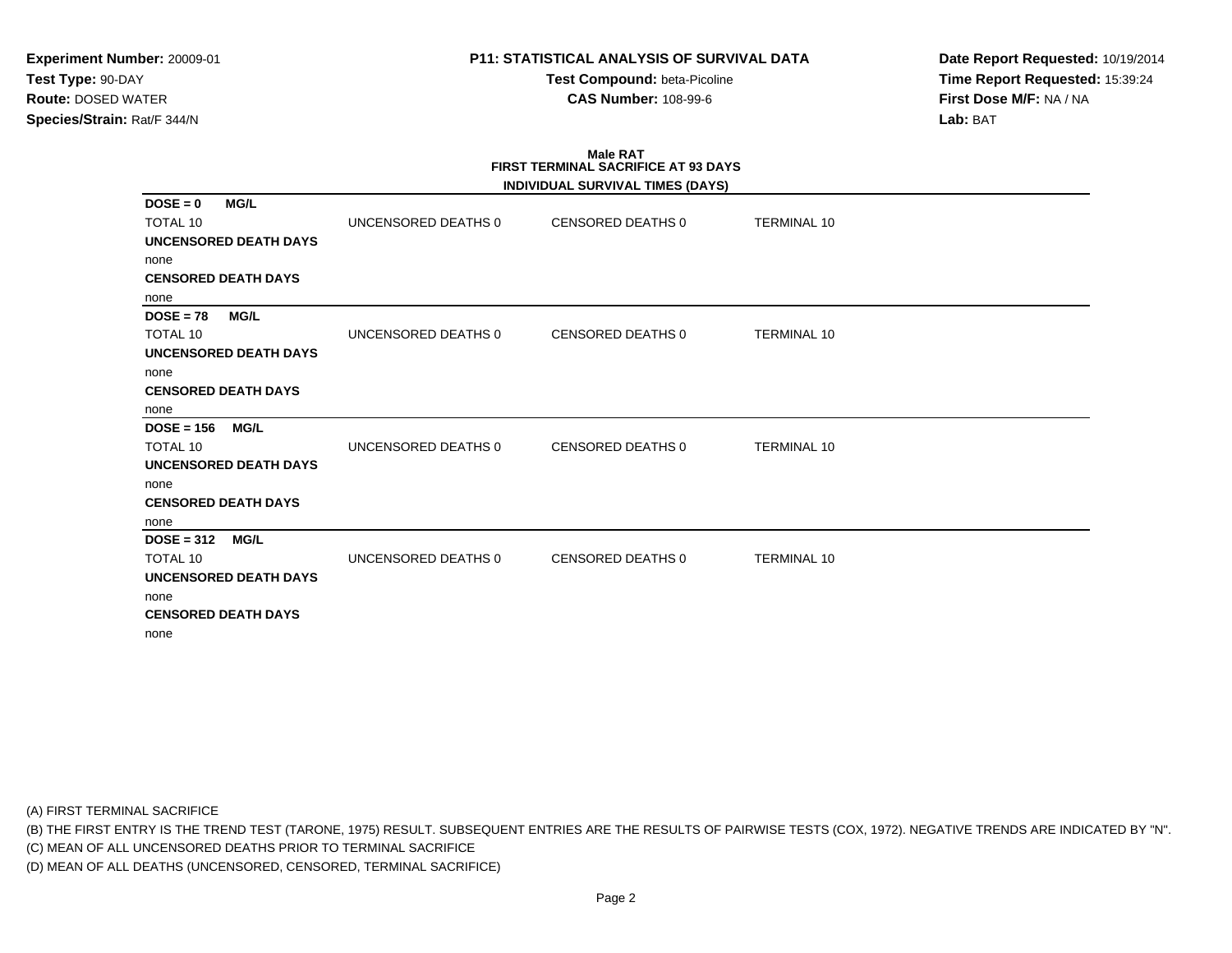# **P11: STATISTICAL ANALYSIS OF SURVIVAL DATA**

**Test Compound:** beta-Picoline**CAS Number:** 108-99-6

**Date Report Requested:** 10/19/2014**Time Report Requested:** 15:39:24**First Dose M/F:** NA / NA**Lab:** BAT

# **Male RAT FIRST TERMINAL SACRIFICE AT 93 DAYSINDIVIDUAL SURVIVAL TIMES (DAYS)**

| $DOSE = 625$                 | MG/L |                     |                   |                    |
|------------------------------|------|---------------------|-------------------|--------------------|
| <b>TOTAL 10</b>              |      | UNCENSORED DEATHS 0 | CENSORED DEATHS 0 | <b>TERMINAL 10</b> |
| <b>UNCENSORED DEATH DAYS</b> |      |                     |                   |                    |
| none                         |      |                     |                   |                    |
| <b>CENSORED DEATH DAYS</b>   |      |                     |                   |                    |
| none                         |      |                     |                   |                    |
|                              |      |                     |                   |                    |
| $DOSE = 1250$                | MG/L |                     |                   |                    |
| TOTAL 10                     |      | UNCENSORED DEATHS 0 | CENSORED DEATHS 0 | <b>TERMINAL 10</b> |
| UNCENSORED DEATH DAYS        |      |                     |                   |                    |
| none                         |      |                     |                   |                    |
| <b>CENSORED DEATH DAYS</b>   |      |                     |                   |                    |

(A) FIRST TERMINAL SACRIFICE

(B) THE FIRST ENTRY IS THE TREND TEST (TARONE, 1975) RESULT. SUBSEQUENT ENTRIES ARE THE RESULTS OF PAIRWISE TESTS (COX, 1972). NEGATIVE TRENDS ARE INDICATED BY "N".

(C) MEAN OF ALL UNCENSORED DEATHS PRIOR TO TERMINAL SACRIFICE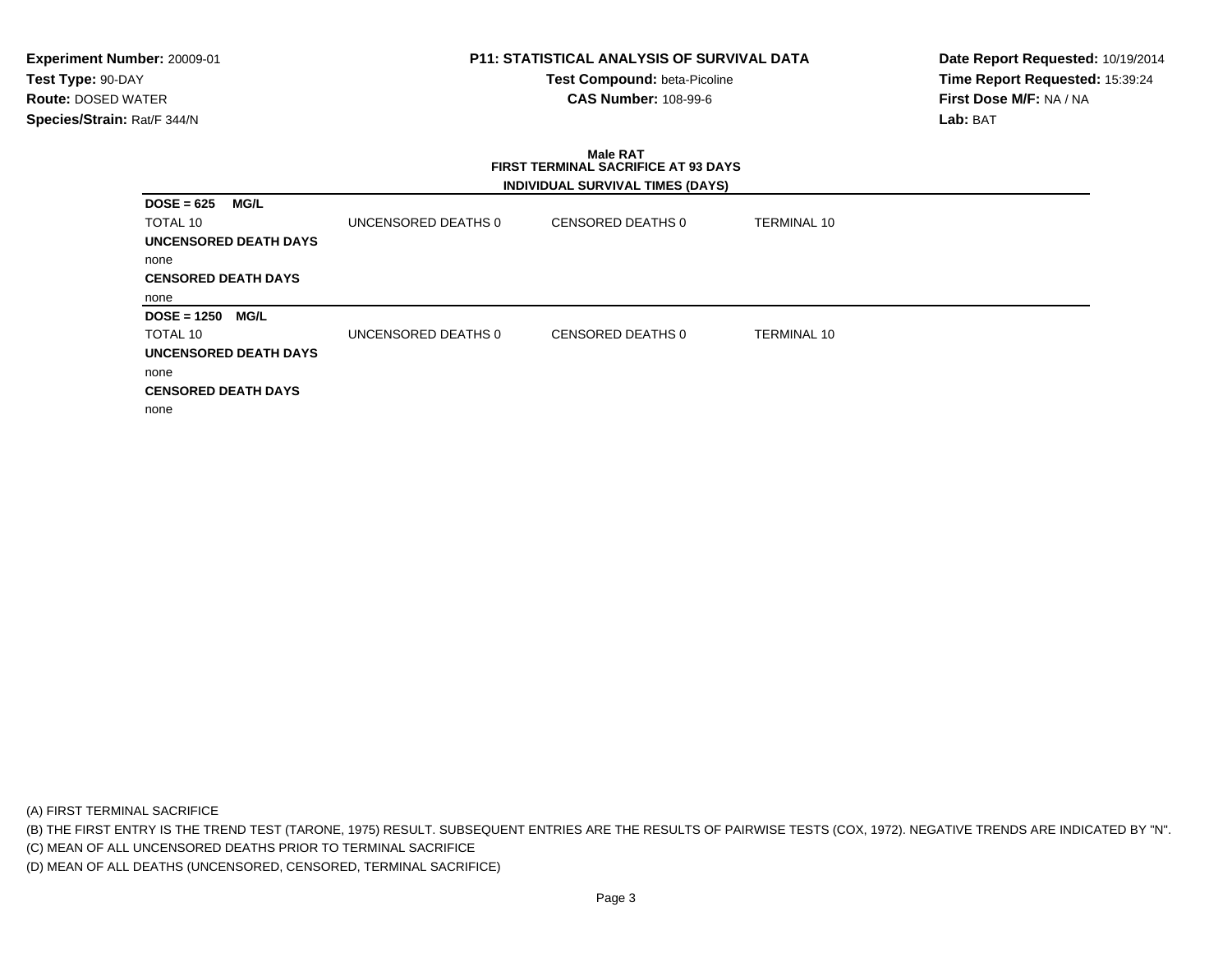**Test Compound:** beta-Picoline

**CAS Number:** 108-99-6

**Date Report Requested:** 10/19/2014**Time Report Requested:** 15:39:24**First Dose M/F:** NA / NA**Lab:** BAT

### **Male RATFIRST TERMINAL SACRIFICE AT 93 DAYS**

## **KAPLAN-MEIER SURVIVAL PROBABILITY ESTIMATES (%)**

| <b>DOSE</b> |             | TIME (DAYS) |       |       |       |       |       |       |       |       |       |       |
|-------------|-------------|-------------|-------|-------|-------|-------|-------|-------|-------|-------|-------|-------|
|             |             |             | 10    | 20    | 30    | 40    | 50    | 60    | 70    | 80    | 90    | 93(A) |
| 0           | <b>MG/L</b> |             | 100.0 | 100.0 | 100.0 | 100.0 | 100.0 | 100.0 | 100.0 | 100.0 | 100.0 | 100.0 |
| 78          | MG/L        |             | 100.0 | 100.0 | 100.0 | 100.0 | 100.0 | 100.0 | 100.0 | 100.0 | 100.0 | 100.0 |
| 156         | MG/L        |             | 100.0 | 100.0 | 100.0 | 100.0 | 100.0 | 100.0 | 100.0 | 100.0 | 100.0 | 100.0 |
| 312         | MG/L        |             | 100.0 | 100.0 | 100.0 | 100.0 | 100.0 | 100.0 | 100.0 | 100.0 | 100.0 | 100.0 |
| 625         | MG/L        |             | 100.0 | 100.0 | 100.0 | 100.0 | 100.0 | 100.0 | 100.0 | 100.0 | 100.0 | 100.0 |
| 1250        | MG/L        |             | 100.0 | 100.0 | 100.0 | 100.0 | 100.0 | 100.0 | 100.0 | 100.0 | 100.0 | 100.0 |

(A) FIRST TERMINAL SACRIFICE

(B) THE FIRST ENTRY IS THE TREND TEST (TARONE, 1975) RESULT. SUBSEQUENT ENTRIES ARE THE RESULTS OF PAIRWISE TESTS (COX, 1972). NEGATIVE TRENDS ARE INDICATED BY "N".

(C) MEAN OF ALL UNCENSORED DEATHS PRIOR TO TERMINAL SACRIFICE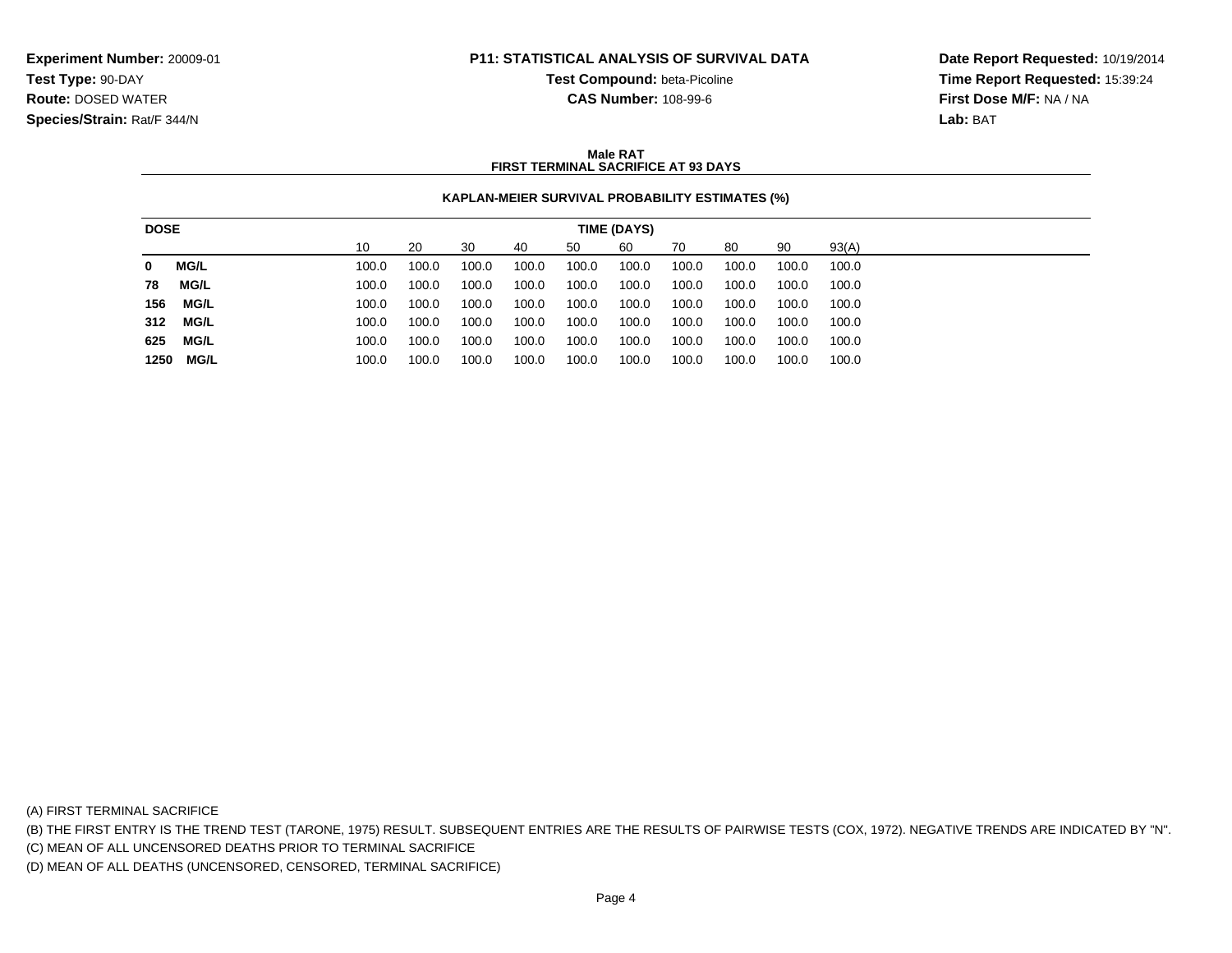# **P11: STATISTICAL ANALYSIS OF SURVIVAL DATA**

**Test Compound:** beta-Picoline**CAS Number:** 108-99-6

**Date Report Requested:** 10/19/2014**Time Report Requested:** 15:39:24**First Dose M/F:** NA / NA**Lab:** BAT

### **Male RATFIRST TERMINAL SACRIFICE AT 93 DAYS**

## **SURVIVAL SUMMARY STATISTICS**

| <b>DOSE</b>                           | <b>MG/L</b><br>0   | MG/L<br>78         | MG/L<br>156 | 312 MG/L |
|---------------------------------------|--------------------|--------------------|-------------|----------|
| SURVIVAL AT END OF STUDY              | 100.0%             | 100.0%             | 100.0%      | 100.0%   |
| (KAPLAN-MEIER)                        |                    |                    |             |          |
| <b>SIGNIFICANCE (B)</b>               | ------             | ------             | $\cdots$    | $\cdots$ |
| (LIFE TABLE)                          |                    |                    |             |          |
| <b>MEAN DAY OF NATURAL DEATHS (C)</b> |                    |                    |             |          |
| (STANDARD ERROR)                      | $\left( . \right)$ | $\left( . \right)$ | $\cdot$     | (.)      |
| <b>MEAN LIFE SPAN (D)</b>             | 93.0               | 93.0               | 93.0        | 93.0     |
| (STANDARD ERROR)                      | (0.0)              | (0.0)              | (0.0)       | (0.0)    |

(A) FIRST TERMINAL SACRIFICE

(B) THE FIRST ENTRY IS THE TREND TEST (TARONE, 1975) RESULT. SUBSEQUENT ENTRIES ARE THE RESULTS OF PAIRWISE TESTS (COX, 1972). NEGATIVE TRENDS ARE INDICATED BY "N".

(C) MEAN OF ALL UNCENSORED DEATHS PRIOR TO TERMINAL SACRIFICE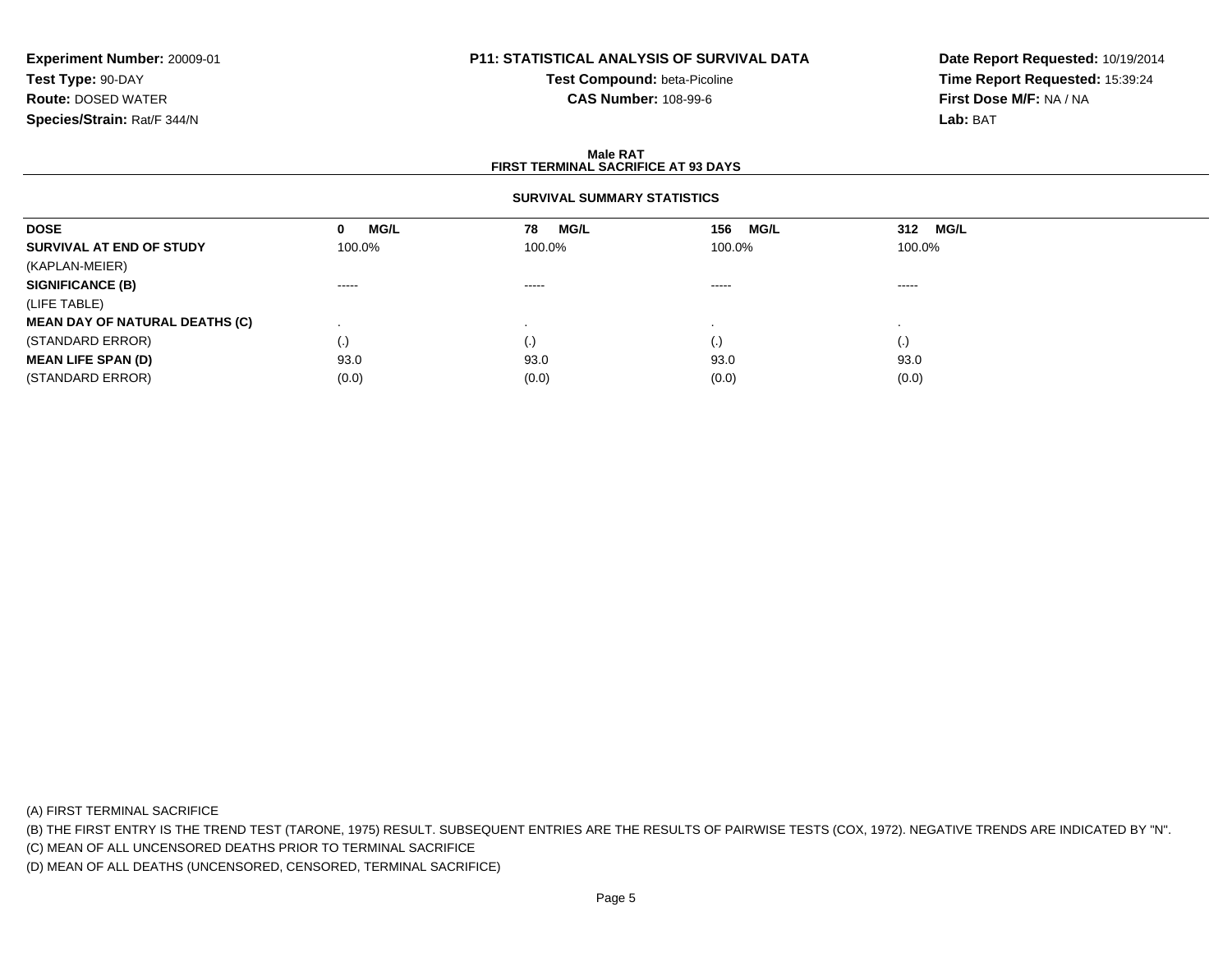# **P11: STATISTICAL ANALYSIS OF SURVIVAL DATA**

**Test Compound:** beta-Picoline**CAS Number:** 108-99-6

**Date Report Requested:** 10/19/2014**Time Report Requested:** 15:39:24**First Dose M/F:** NA / NA**Lab:** BAT

### **Male RATFIRST TERMINAL SACRIFICE AT 93 DAYS**

## **SURVIVAL SUMMARY STATISTICS**

| <b>DOSE</b>                           | 625<br>MG/L | 1250 MG/L |  |
|---------------------------------------|-------------|-----------|--|
| SURVIVAL AT END OF STUDY              | 100.0%      | 100.0%    |  |
| (KAPLAN-MEIER)                        |             |           |  |
| <b>SIGNIFICANCE (B)</b>               | $\cdots$    | $\cdots$  |  |
| (LIFE TABLE)                          |             |           |  |
| <b>MEAN DAY OF NATURAL DEATHS (C)</b> |             |           |  |
| (STANDARD ERROR)                      | (.)         | (.)       |  |
| <b>MEAN LIFE SPAN (D)</b>             | 93.0        | 93.0      |  |
| (STANDARD ERROR)                      | (0.0)       | (0.0)     |  |

(A) FIRST TERMINAL SACRIFICE

(B) THE FIRST ENTRY IS THE TREND TEST (TARONE, 1975) RESULT. SUBSEQUENT ENTRIES ARE THE RESULTS OF PAIRWISE TESTS (COX, 1972). NEGATIVE TRENDS ARE INDICATED BY "N".

(C) MEAN OF ALL UNCENSORED DEATHS PRIOR TO TERMINAL SACRIFICE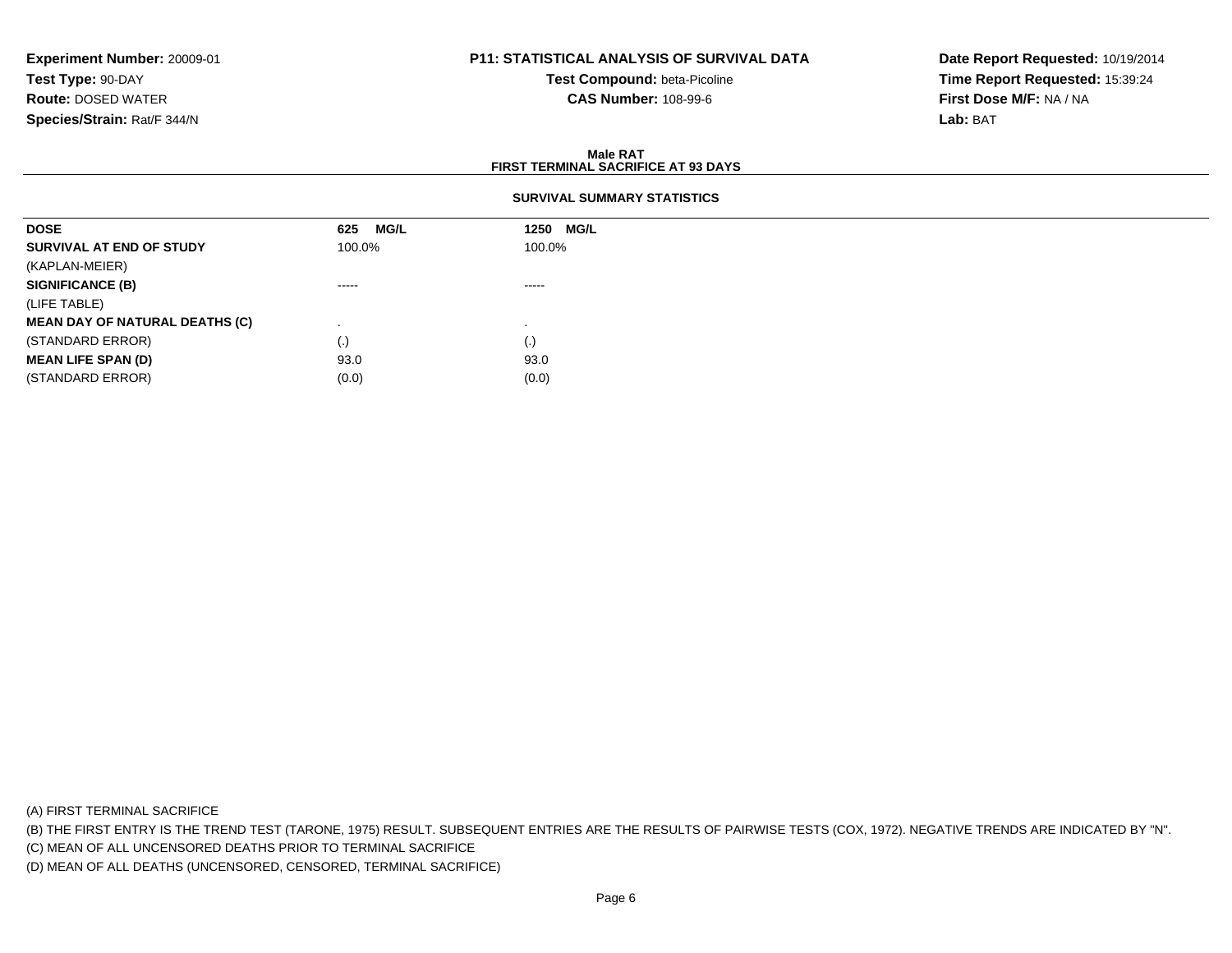**Test Compound:** beta-Picoline**CAS Number:** 108-99-6

**Date Report Requested:** 10/19/2014**Time Report Requested:** 15:39:24**First Dose M/F:** NA / NA**Lab:** BAT

### **Female RAT FIRST TERMINAL SACRIFICE AT 93 DAYSINDIVIDUAL SURVIVAL TIMES (DAYS)**

|                                              |                     | INDIVIDUAL SURVIVAL TIMES (DATS) |                    |  |
|----------------------------------------------|---------------------|----------------------------------|--------------------|--|
| $DOSE = 0$<br><b>MG/L</b><br><b>TOTAL 10</b> | UNCENSORED DEATHS 0 | CENSORED DEATHS 0                | <b>TERMINAL 10</b> |  |
| UNCENSORED DEATH DAYS                        |                     |                                  |                    |  |
| none                                         |                     |                                  |                    |  |
| <b>CENSORED DEATH DAYS</b>                   |                     |                                  |                    |  |
| none                                         |                     |                                  |                    |  |
| <b>MG/L</b><br>$DOSE = 78$                   |                     |                                  |                    |  |
| <b>TOTAL 10</b>                              | UNCENSORED DEATHS 0 | CENSORED DEATHS 0                | <b>TERMINAL 10</b> |  |
| <b>UNCENSORED DEATH DAYS</b>                 |                     |                                  |                    |  |
| none                                         |                     |                                  |                    |  |
| <b>CENSORED DEATH DAYS</b>                   |                     |                                  |                    |  |
| none                                         |                     |                                  |                    |  |
| $DOSE = 156$<br><b>MG/L</b>                  |                     |                                  |                    |  |
| <b>TOTAL 10</b>                              | UNCENSORED DEATHS 0 | CENSORED DEATHS 0                | <b>TERMINAL 10</b> |  |
| <b>UNCENSORED DEATH DAYS</b>                 |                     |                                  |                    |  |
| none                                         |                     |                                  |                    |  |
| <b>CENSORED DEATH DAYS</b>                   |                     |                                  |                    |  |
| none                                         |                     |                                  |                    |  |
| $DOSE = 312$<br><b>MG/L</b>                  |                     |                                  |                    |  |
| <b>TOTAL 10</b>                              | UNCENSORED DEATHS 0 | CENSORED DEATHS 0                | <b>TERMINAL 10</b> |  |
| <b>UNCENSORED DEATH DAYS</b>                 |                     |                                  |                    |  |
| none                                         |                     |                                  |                    |  |
| <b>CENSORED DEATH DAYS</b>                   |                     |                                  |                    |  |
| none                                         |                     |                                  |                    |  |
|                                              |                     |                                  |                    |  |

(A) FIRST TERMINAL SACRIFICE

(B) THE FIRST ENTRY IS THE TREND TEST (TARONE, 1975) RESULT. SUBSEQUENT ENTRIES ARE THE RESULTS OF PAIRWISE TESTS (COX, 1972). NEGATIVE TRENDS ARE INDICATED BY "N".

(C) MEAN OF ALL UNCENSORED DEATHS PRIOR TO TERMINAL SACRIFICE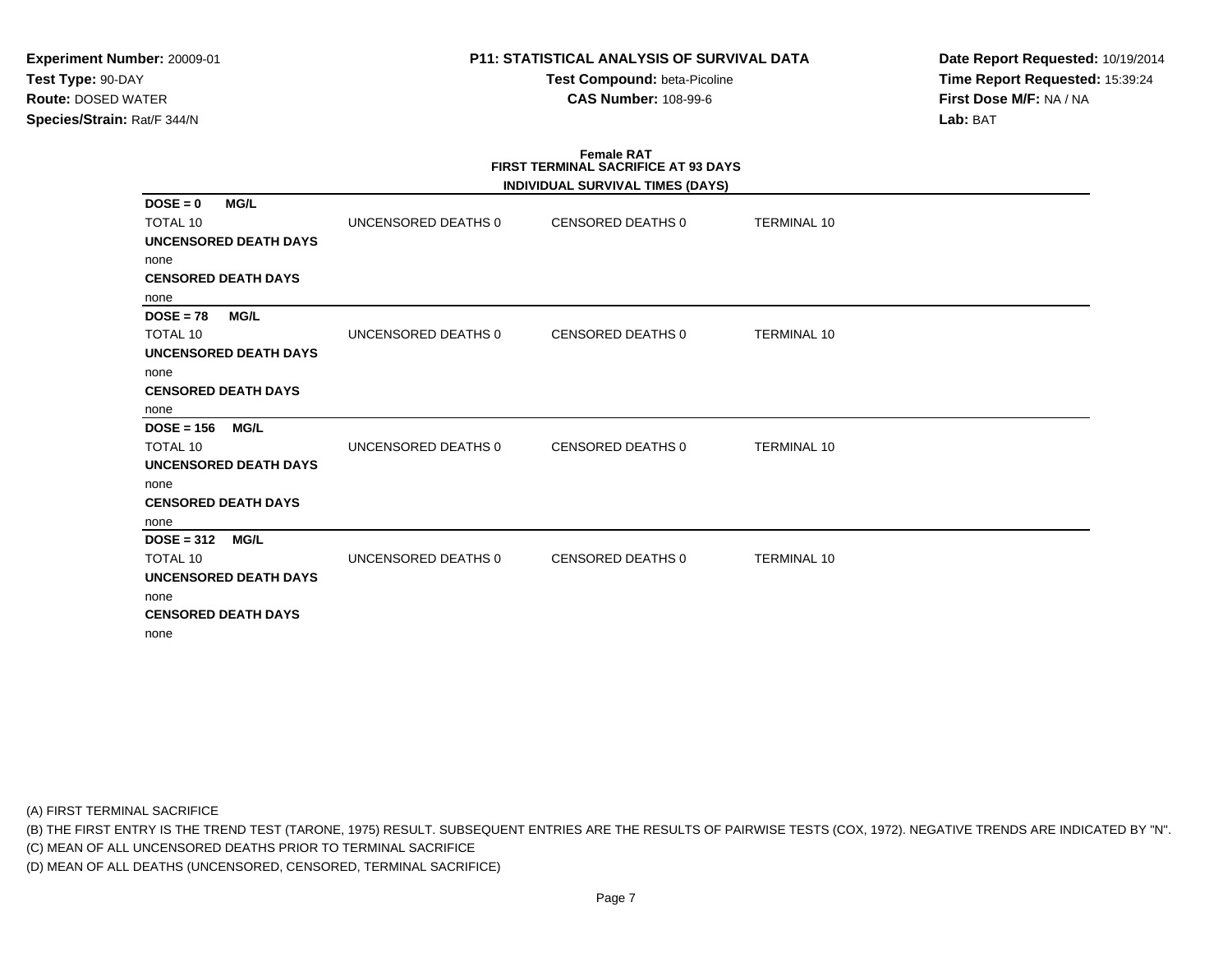## **P11: STATISTICAL ANALYSIS OF SURVIVAL DATA**

**Test Compound:** beta-Picoline**CAS Number:** 108-99-6

**Date Report Requested:** 10/19/2014**Time Report Requested:** 15:39:24**First Dose M/F:** NA / NA**Lab:** BAT

# **Female RAT FIRST TERMINAL SACRIFICE AT 93 DAYSINDIVIDUAL SURVIVAL TIMES (DAYS)**

| $DOSE = 625$               | MG/L                  |                     |                   |                    |
|----------------------------|-----------------------|---------------------|-------------------|--------------------|
| <b>TOTAL 10</b>            |                       | UNCENSORED DEATHS 0 | CENSORED DEATHS 0 | <b>TERMINAL 10</b> |
|                            | UNCENSORED DEATH DAYS |                     |                   |                    |
| none                       |                       |                     |                   |                    |
| <b>CENSORED DEATH DAYS</b> |                       |                     |                   |                    |
| none                       |                       |                     |                   |                    |
| $DOSE = 1250$              | MG/L                  |                     |                   |                    |
|                            |                       |                     |                   |                    |
| <b>TOTAL 10</b>            |                       | UNCENSORED DEATHS 0 | CENSORED DEATHS 0 | <b>TERMINAL 10</b> |
|                            | UNCENSORED DEATH DAYS |                     |                   |                    |
| none                       |                       |                     |                   |                    |
| <b>CENSORED DEATH DAYS</b> |                       |                     |                   |                    |

(A) FIRST TERMINAL SACRIFICE

(B) THE FIRST ENTRY IS THE TREND TEST (TARONE, 1975) RESULT. SUBSEQUENT ENTRIES ARE THE RESULTS OF PAIRWISE TESTS (COX, 1972). NEGATIVE TRENDS ARE INDICATED BY "N".

(C) MEAN OF ALL UNCENSORED DEATHS PRIOR TO TERMINAL SACRIFICE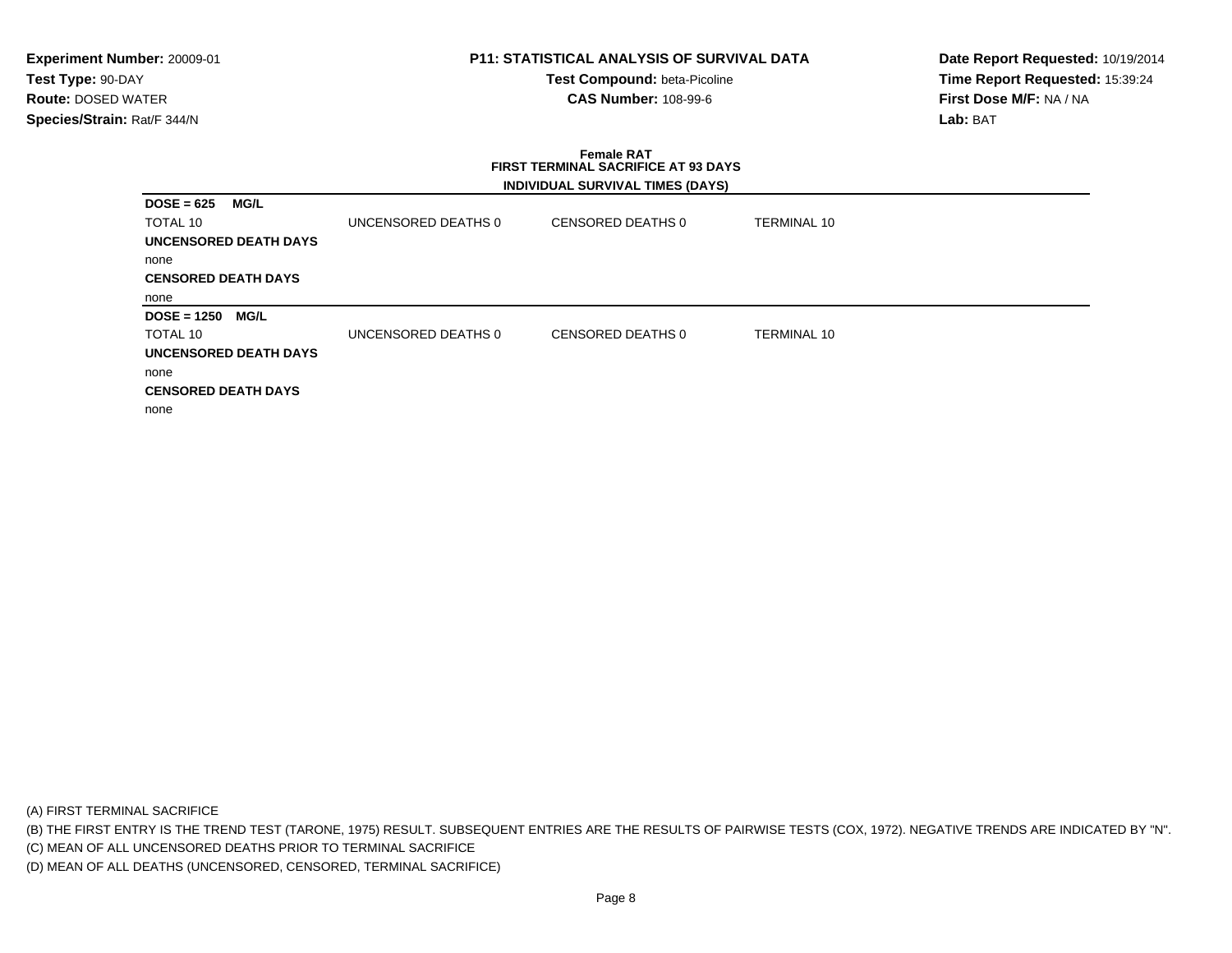**Test Compound:** beta-Picoline

**CAS Number:** 108-99-6

**Date Report Requested:** 10/19/2014**Time Report Requested:** 15:39:24**First Dose M/F:** NA / NA**Lab:** BAT

### **Female RATFIRST TERMINAL SACRIFICE AT 93 DAYS**

## **KAPLAN-MEIER SURVIVAL PROBABILITY ESTIMATES (%)**

| <b>DOSE</b> |             | TIME (DAYS) |       |       |       |       |       |       |       |       |       |       |
|-------------|-------------|-------------|-------|-------|-------|-------|-------|-------|-------|-------|-------|-------|
|             |             |             | 10    | 20    | 30    | 40    | 50    | 60    | 70    | 80    | 90    | 93(A) |
| 0           | <b>MG/L</b> |             | 100.0 | 100.0 | 100.0 | 100.0 | 100.0 | 100.0 | 100.0 | 100.0 | 100.0 | 100.0 |
| 78          | <b>MG/L</b> |             | 100.0 | 100.0 | 100.0 | 100.0 | 100.0 | 100.0 | 100.0 | 100.0 | 100.0 | 100.0 |
| 156         | <b>MG/L</b> |             | 100.0 | 100.0 | 100.0 | 100.0 | 100.0 | 100.0 | 100.0 | 100.0 | 100.0 | 100.0 |
| 312         | <b>MG/L</b> |             | 100.0 | 100.0 | 100.0 | 100.0 | 100.0 | 100.0 | 100.0 | 100.0 | 100.0 | 100.0 |
| 625         | MG/L        |             | 100.0 | 100.0 | 100.0 | 100.0 | 100.0 | 100.0 | 100.0 | 100.0 | 100.0 | 100.0 |
|             | 1250 MG/L   |             | 100.0 | 100.0 | 100.0 | 100.0 | 100.0 | 100.0 | 100.0 | 100.0 | 100.0 | 100.0 |

(A) FIRST TERMINAL SACRIFICE

(B) THE FIRST ENTRY IS THE TREND TEST (TARONE, 1975) RESULT. SUBSEQUENT ENTRIES ARE THE RESULTS OF PAIRWISE TESTS (COX, 1972). NEGATIVE TRENDS ARE INDICATED BY "N".

(C) MEAN OF ALL UNCENSORED DEATHS PRIOR TO TERMINAL SACRIFICE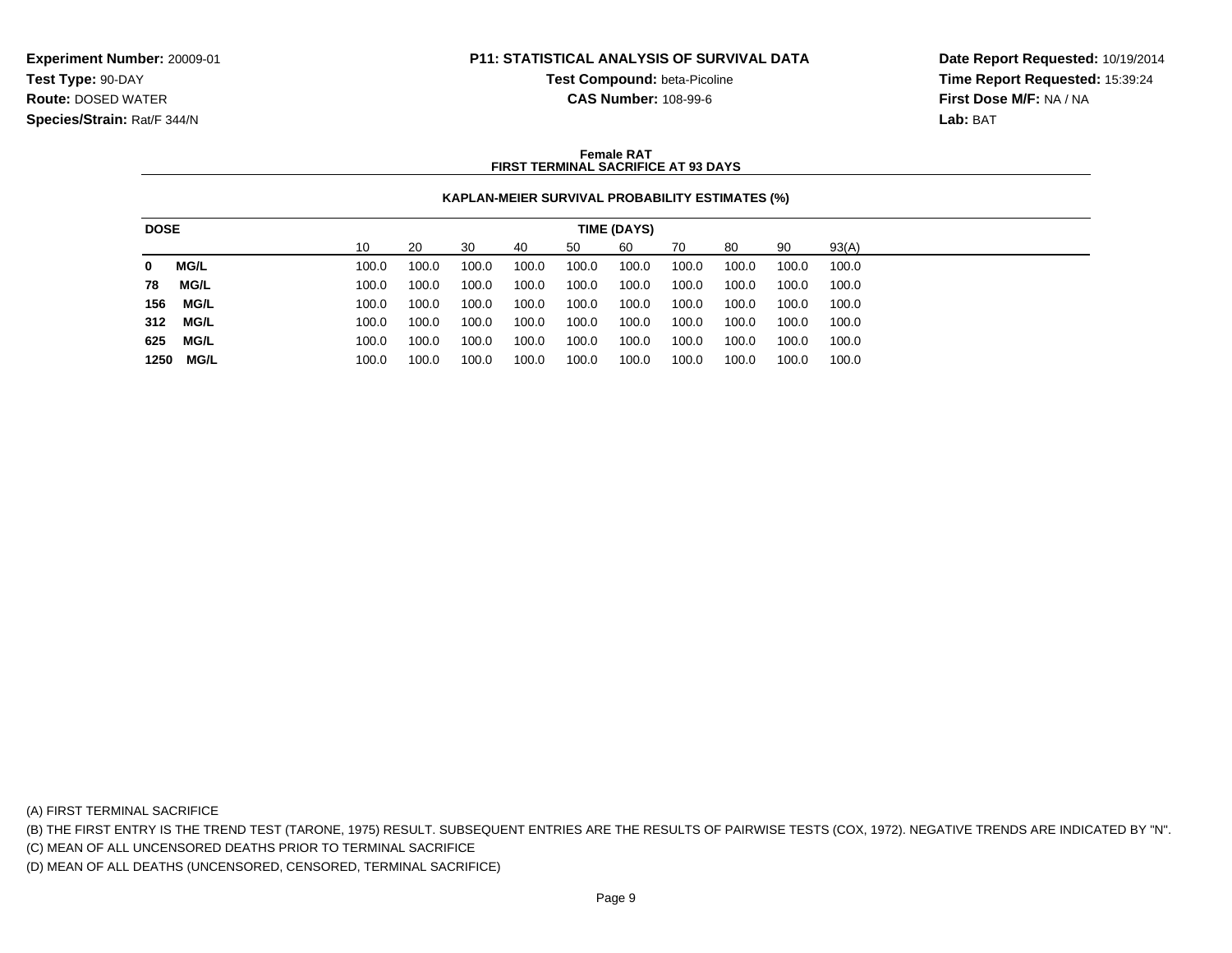# **P11: STATISTICAL ANALYSIS OF SURVIVAL DATA**

**Test Compound:** beta-Picoline**CAS Number:** 108-99-6

**Date Report Requested:** 10/19/2014**Time Report Requested:** 15:39:24**First Dose M/F:** NA / NA**Lab:** BAT

### **Female RATFIRST TERMINAL SACRIFICE AT 93 DAYS**

## **SURVIVAL SUMMARY STATISTICS**

| <b>DOSE</b>                           | <b>MG/L</b><br>0 | MG/L<br>78                                                                                                                                                                                                                                                                                                                                                                                                                                                                             | <b>MG/L</b><br>156     | 312 MG/L                                                                                                                                                                                                                                                                                                                                                                                                                                                                               |  |
|---------------------------------------|------------------|----------------------------------------------------------------------------------------------------------------------------------------------------------------------------------------------------------------------------------------------------------------------------------------------------------------------------------------------------------------------------------------------------------------------------------------------------------------------------------------|------------------------|----------------------------------------------------------------------------------------------------------------------------------------------------------------------------------------------------------------------------------------------------------------------------------------------------------------------------------------------------------------------------------------------------------------------------------------------------------------------------------------|--|
| SURVIVAL AT END OF STUDY              | 100.0%           | 100.0%                                                                                                                                                                                                                                                                                                                                                                                                                                                                                 | 100.0%                 | 100.0%                                                                                                                                                                                                                                                                                                                                                                                                                                                                                 |  |
| (KAPLAN-MEIER)                        |                  |                                                                                                                                                                                                                                                                                                                                                                                                                                                                                        |                        |                                                                                                                                                                                                                                                                                                                                                                                                                                                                                        |  |
| <b>SIGNIFICANCE (B)</b>               | $\cdots$         | $\begin{array}{cccccccccccccc} \multicolumn{2}{c}{} & \multicolumn{2}{c}{} & \multicolumn{2}{c}{} & \multicolumn{2}{c}{} & \multicolumn{2}{c}{} & \multicolumn{2}{c}{} & \multicolumn{2}{c}{} & \multicolumn{2}{c}{} & \multicolumn{2}{c}{} & \multicolumn{2}{c}{} & \multicolumn{2}{c}{} & \multicolumn{2}{c}{} & \multicolumn{2}{c}{} & \multicolumn{2}{c}{} & \multicolumn{2}{c}{} & \multicolumn{2}{c}{} & \multicolumn{2}{c}{} & \multicolumn{2}{c}{} & \multicolumn{2}{c}{} & \$ | $\cdots \cdots \cdots$ | $\begin{array}{cccccccccccccc} \multicolumn{2}{c}{} & \multicolumn{2}{c}{} & \multicolumn{2}{c}{} & \multicolumn{2}{c}{} & \multicolumn{2}{c}{} & \multicolumn{2}{c}{} & \multicolumn{2}{c}{} & \multicolumn{2}{c}{} & \multicolumn{2}{c}{} & \multicolumn{2}{c}{} & \multicolumn{2}{c}{} & \multicolumn{2}{c}{} & \multicolumn{2}{c}{} & \multicolumn{2}{c}{} & \multicolumn{2}{c}{} & \multicolumn{2}{c}{} & \multicolumn{2}{c}{} & \multicolumn{2}{c}{} & \multicolumn{2}{c}{} & \$ |  |
| (LIFE TABLE)                          |                  |                                                                                                                                                                                                                                                                                                                                                                                                                                                                                        |                        |                                                                                                                                                                                                                                                                                                                                                                                                                                                                                        |  |
| <b>MEAN DAY OF NATURAL DEATHS (C)</b> |                  |                                                                                                                                                                                                                                                                                                                                                                                                                                                                                        |                        |                                                                                                                                                                                                                                                                                                                                                                                                                                                                                        |  |
| (STANDARD ERROR)                      | (.)              | $\cdot$ ,                                                                                                                                                                                                                                                                                                                                                                                                                                                                              | $\cdot$                | $\cdot$                                                                                                                                                                                                                                                                                                                                                                                                                                                                                |  |
| <b>MEAN LIFE SPAN (D)</b>             | 93.0             | 93.0                                                                                                                                                                                                                                                                                                                                                                                                                                                                                   | 93.0                   | 93.0                                                                                                                                                                                                                                                                                                                                                                                                                                                                                   |  |
| (STANDARD ERROR)                      | (0.0)            | (0.0)                                                                                                                                                                                                                                                                                                                                                                                                                                                                                  | (0.0)                  | (0.0)                                                                                                                                                                                                                                                                                                                                                                                                                                                                                  |  |

(A) FIRST TERMINAL SACRIFICE

(B) THE FIRST ENTRY IS THE TREND TEST (TARONE, 1975) RESULT. SUBSEQUENT ENTRIES ARE THE RESULTS OF PAIRWISE TESTS (COX, 1972). NEGATIVE TRENDS ARE INDICATED BY "N".

(C) MEAN OF ALL UNCENSORED DEATHS PRIOR TO TERMINAL SACRIFICE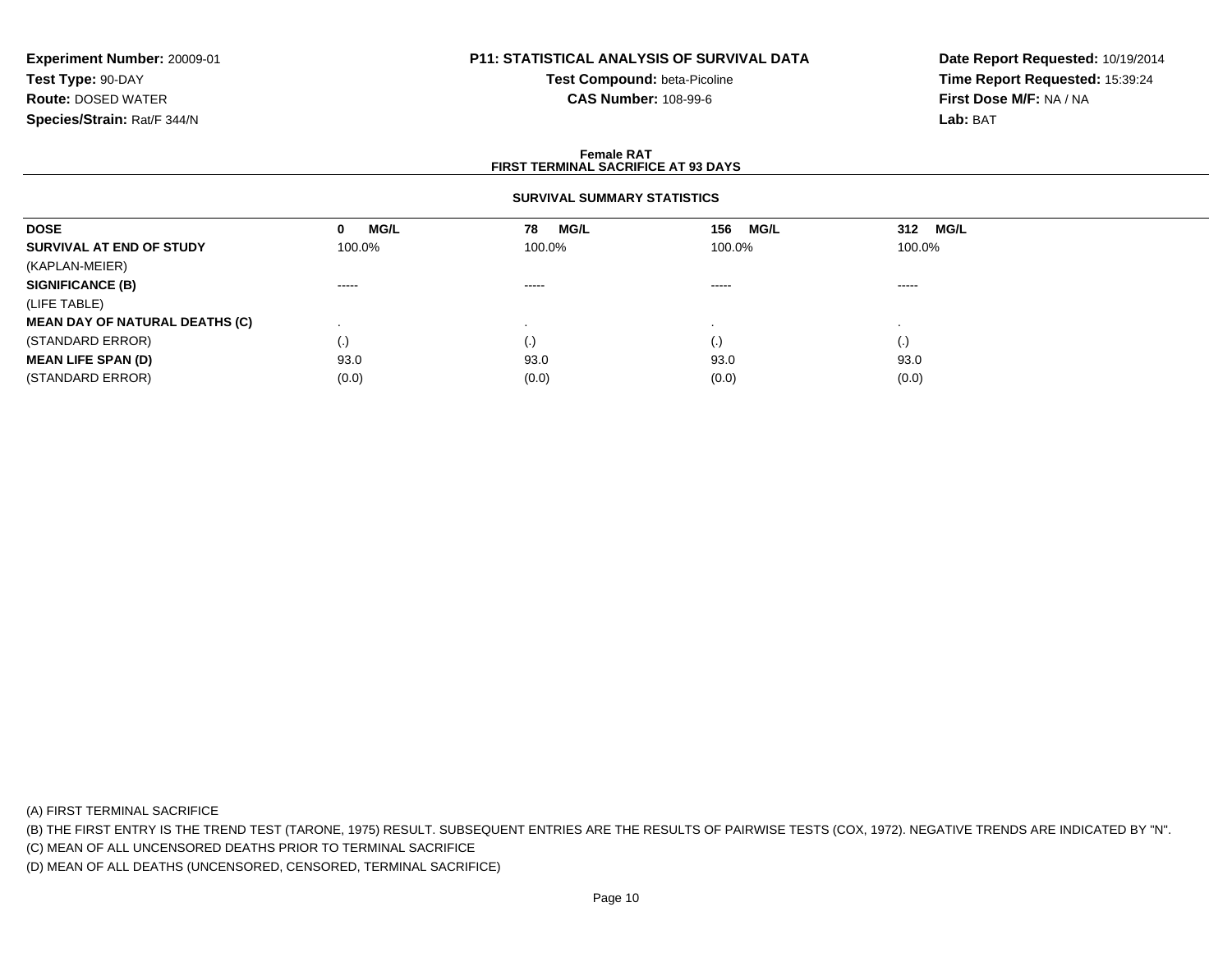## **P11: STATISTICAL ANALYSIS OF SURVIVAL DATA**

**Test Compound:** beta-Picoline**CAS Number:** 108-99-6

**Date Report Requested:** 10/19/2014**Time Report Requested:** 15:39:24**First Dose M/F:** NA / NA**Lab:** BAT

#### **Female RATFIRST TERMINAL SACRIFICE AT 93 DAYS**

### **SURVIVAL SUMMARY STATISTICS**

| <b>DOSE</b>                           | <b>MG/L</b><br>625 | 1250 MG/L |  |
|---------------------------------------|--------------------|-----------|--|
| SURVIVAL AT END OF STUDY              | 100.0%             | 100.0%    |  |
| (KAPLAN-MEIER)                        |                    |           |  |
| <b>SIGNIFICANCE (B)</b>               | -----              | -----     |  |
| (LIFE TABLE)                          |                    |           |  |
| <b>MEAN DAY OF NATURAL DEATHS (C)</b> |                    |           |  |
| (STANDARD ERROR)                      | (.)                | (.)       |  |
| <b>MEAN LIFE SPAN (D)</b>             | 93.0               | 93.0      |  |
| (STANDARD ERROR)                      | (0.0)              | (0.0)     |  |

(A) FIRST TERMINAL SACRIFICE

(B) THE FIRST ENTRY IS THE TREND TEST (TARONE, 1975) RESULT. SUBSEQUENT ENTRIES ARE THE RESULTS OF PAIRWISE TESTS (COX, 1972). NEGATIVE TRENDS ARE INDICATED BY "N".

(C) MEAN OF ALL UNCENSORED DEATHS PRIOR TO TERMINAL SACRIFICE